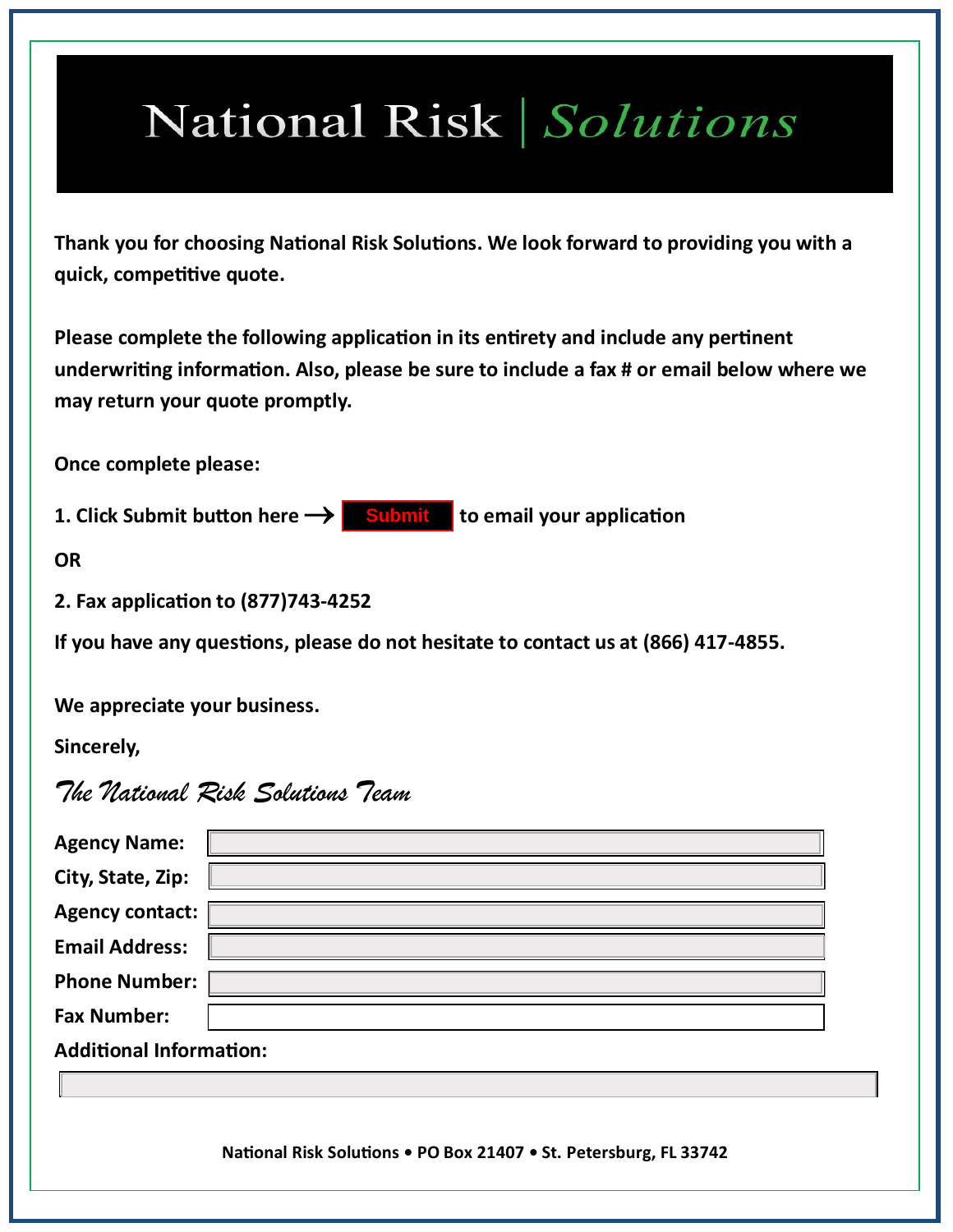

## Condominium / Renters Product

## CONDOMINIUM / RENTERS PRODUCT APPLICATION

|                                                                        |                                                                                               |  |                      |                 | The principal residence premises covered is located at the address shown above, unless otherwise stated here: (must include full description of |                |               |              |
|------------------------------------------------------------------------|-----------------------------------------------------------------------------------------------|--|----------------------|-----------------|-------------------------------------------------------------------------------------------------------------------------------------------------|----------------|---------------|--------------|
|                                                                        | the property i.e., number, street, municipality, state and nine-digit zip code).              |  |                      |                 |                                                                                                                                                 |                |               |              |
|                                                                        |                                                                                               |  |                      |                 |                                                                                                                                                 |                |               |              |
|                                                                        |                                                                                               |  |                      |                 |                                                                                                                                                 |                |               |              |
|                                                                        | <b>Section I Limits: Property</b>                                                             |  |                      |                 | <b>Section II Limits: Liability</b>                                                                                                             |                |               |              |
|                                                                        | Coverage A Dwelling                                                                           |  | $\sim$               |                 | Coverage E Personal Liability                                                                                                                   |                | $\frac{1}{2}$ |              |
|                                                                        | Coverage B Other Structures                                                                   |  |                      |                 | Coverage F Medical Payments                                                                                                                     |                |               |              |
|                                                                        | Coverage C Personal Property                                                                  |  | $\frac{1}{2}$        |                 |                                                                                                                                                 |                |               |              |
|                                                                        | Coverage D Loss of Uses                                                                       |  | $\frac{1}{2}$        |                 |                                                                                                                                                 |                |               |              |
|                                                                        |                                                                                               |  |                      |                 |                                                                                                                                                 |                |               |              |
| 1.                                                                     | Does the insured own and occupy the condominium?                                              |  |                      |                 |                                                                                                                                                 |                | $\square$ Yes | $\square$ No |
| 2.                                                                     | Does the insured own and rent the condominium to others? (If Yes, HO 17 33 applies)           |  |                      |                 |                                                                                                                                                 |                | $\Box$ Yes    | $\square$ No |
| 3.<br>Is this location rented to others on a weekly or seasonal basis? |                                                                                               |  |                      |                 |                                                                                                                                                 | $\Box$ Yes     | $\square$ No  |              |
| 4.                                                                     | Is this location vacant?                                                                      |  |                      |                 |                                                                                                                                                 |                | $\square$ Yes | $\square$ No |
| 5.                                                                     | Is coverage being provided for a nonowner occupant?                                           |  |                      |                 |                                                                                                                                                 |                | $\Box$ Yes    | $\square$ No |
| 6.                                                                     | Have there been any losses in the last 5 years? (Please complete loss history section below.) |  |                      |                 |                                                                                                                                                 |                | $\Box$ Yes    | $\square$ No |
| 7.                                                                     | Is the residence located within 1/2 mile of coastal waters?                                   |  |                      |                 |                                                                                                                                                 | $\square$ Yes  | $\square$ No  |              |
| 8.                                                                     | Is the residence located within 5 miles of coastal waters?                                    |  |                      |                 |                                                                                                                                                 |                | $\Box$ Yes    | $\square$ No |
| 9.                                                                     |                                                                                               |  |                      |                 | (Please complete if applicant is a condominium unit owner-if built over 25 years ago,                                                           |                |               |              |
|                                                                        | please provide the year of the updates)                                                       |  |                      |                 |                                                                                                                                                 |                |               |              |
|                                                                        | Date of updates:                                                                              |  | Wiring _____________ | Heating________ | Plumbing __________                                                                                                                             |                |               |              |
|                                                                        | 10. Is the unit under going renovation or reconstruction? □ Yes                               |  |                      |                 |                                                                                                                                                 | $\square$ No   |               |              |
|                                                                        | 11. Is there a business of any kind being conducted on the premises?                          |  |                      |                 |                                                                                                                                                 |                | $\square$ Yes | $\square$ No |
|                                                                        |                                                                                               |  |                      |                 | Store front?                                                                                                                                    |                | $\Box$ Yes    | $\square$ No |
|                                                                        |                                                                                               |  |                      |                 |                                                                                                                                                 |                |               |              |
|                                                                        | 13. Are there any fireplace inserts, wood burning or coal stoves or free standing fireplaces? |  |                      |                 |                                                                                                                                                 | $\square$ Yes  | $\square$ No  |              |
| 14. Does the applicant have any animals or exotic pets?                |                                                                                               |  |                      |                 | $\square$ Yes                                                                                                                                   | $\square$ No   |               |              |
|                                                                        | If Yes, please state kind _______                                                             |  |                      |                 |                                                                                                                                                 |                |               |              |
|                                                                        | 15. Central station alarms:                                                                   |  | $\Box$ Burglar       | $\Box$ Fire     | $\square$ Both                                                                                                                                  | $\square$ None |               |              |
|                                                                        | <b>Loss History</b>                                                                           |  |                      |                 |                                                                                                                                                 |                |               |              |
|                                                                        | Date                                                                                          |  | <b>Type</b>          |                 | Description                                                                                                                                     |                | Amount        |              |